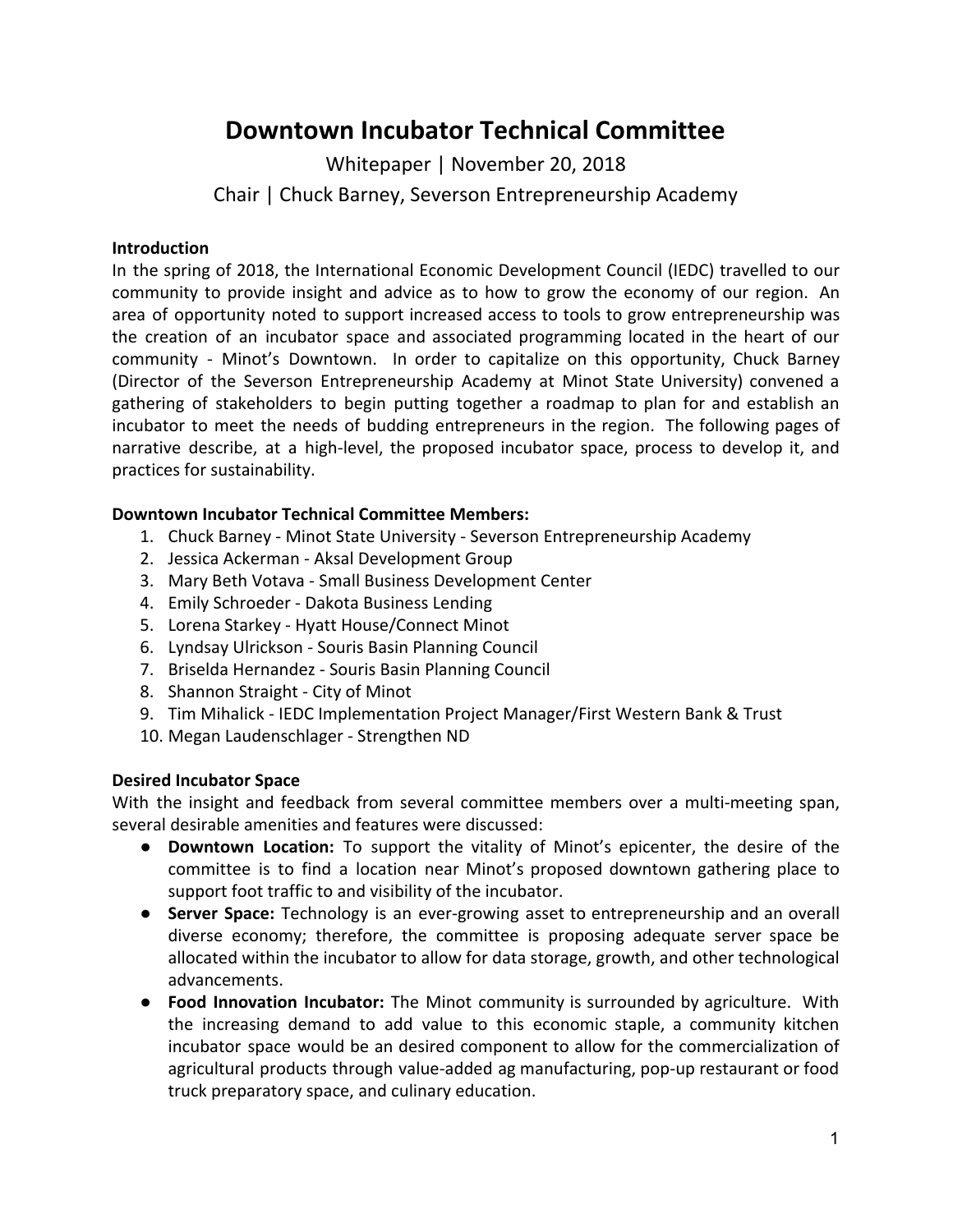- **Small Business Incubator:** To support budding entrepreneurs, a well-equipped small business incubator space must be developed. This will include adequate meeting space, office equipment, access to phones, and individual (affordable) office spaces.
- **Access to Service Providers:** To support the ecosystem of entrepreneurs in Minot, it is necessary and appropriate to create a "one-stop-shop" accessibility point to allow for maximum utilization of the area's resources. Through targeted programming created by economic development and small business partners, availability of tangible tools and resources, and proximity of established resources within the space, entrepreneurs will find the incubator a desirable place to meet as many of their needs possible when developing their business models and concepts. Some cooperative-space service providers proposed include:
	- Small Business Development Center
	- SCORE
	- Severson Entrepreneurship Academy
	- Souris Basin Planning Council
- **Library of Experienced Professionals:** To support peer-to-peer learning, mentoring, and networking, it is important that a feature of the incubator be a Library of Experienced Professionals that can be accessed, within reason, by individuals creating and developing business ideas.

# **Process to Develop Incubator**

Through the work of the Downtown Incubator Technical Committee, it is proposed that the process behind developing the incubator space be undertaken in four phases proposed below. *Additionally, it is worth noting that the process undertaken will be done so through a lens of developing complimentary programs, services, and amenities that build on the strengths of our community, rather than developing a competitive asset.*

#### **Phase 1: Organize**

A vital step to ensure that the planning process is thoughtful and inclusive will be allowing enough time for organization. In addition to the current members of the technical committee that have been meeting regularly, representatives from the City of Minot and Minot Area Development Corporation will be sought for participation. As the planning process moves forward, additional committee members will be added as appropriate and as time allows.

#### **Phase 2: Assess**

During the assessment process, the technical committee will work to develop and execute community input mechanisms, like an online entrepreneur survey and/or small group entrepreneur meetings. This phase will be focused on identifying available or well-accessed programs and services, gaps or obstacles to accessing services, and mapping potential service coordination or implementation that could support the growth of the entrepreneurial ecosystem in the community.